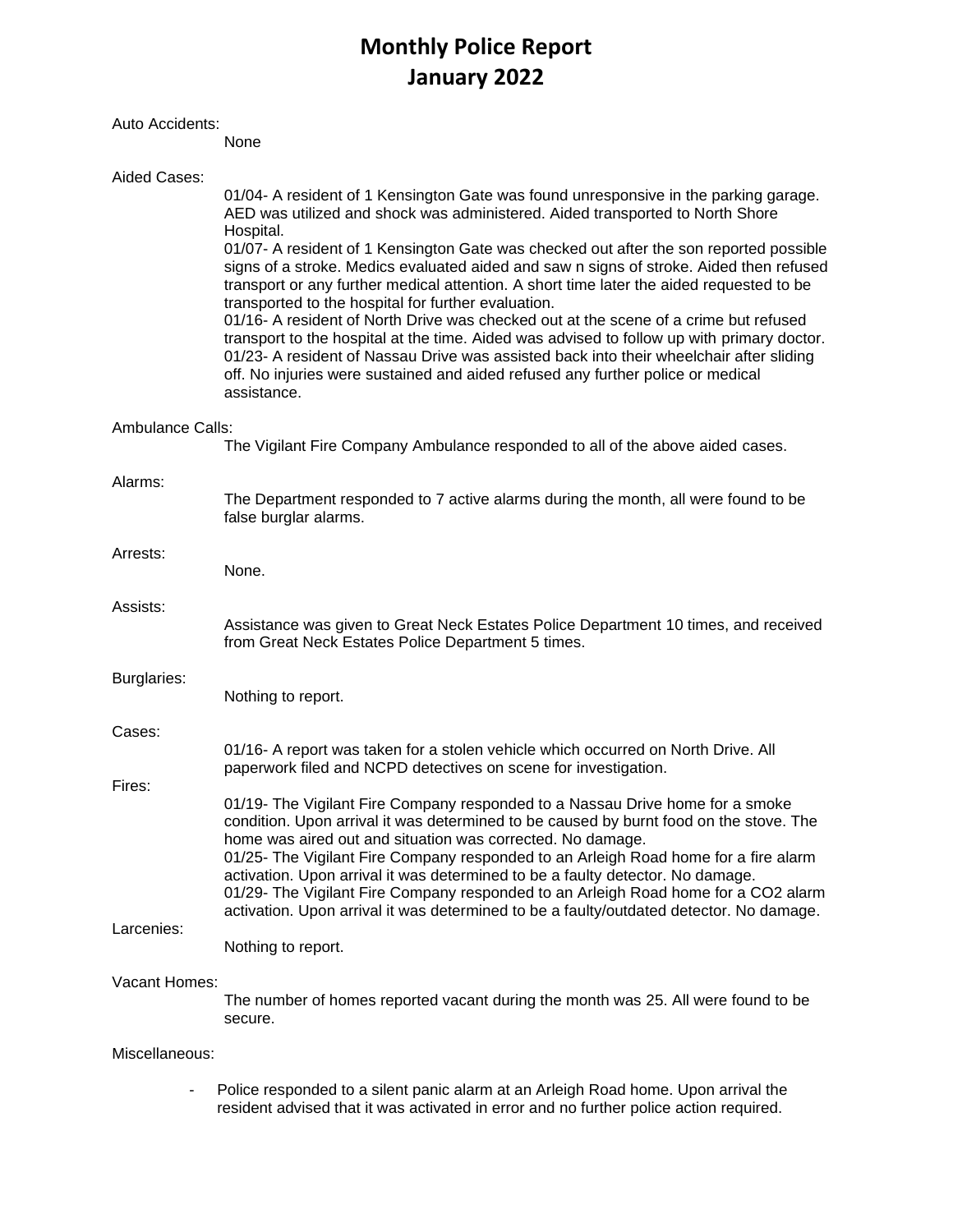## **Monthly Police Report January 2022**

- Police responded to an Arleigh Road home for a village ordinance violation. The building department was made aware of the situation and a letter was sent to the resident to rectify the situation. The issue was resolved shortly after.
- Police responded to a suspicious person complaint on North Drive. Subject was located and spoken with as to purpose. Subject was lost and looking for the train station. Directions were given and the subject left scene.
- Multiple warnings and summons issued for failure to remove snow and maintain sidewalks throughout village
- A resident of North Drive requested police assistance to move an elderly parent to another location within the home. The resident was moved without issue and refused any further assistance from medical technicians.
- A loud noise complaint was reported coming from Arleigh Road. Police responded and canvassed area with negative results.
- Nassau County dispatch reported a 911 hang up at an Arleigh Road home. Police responded and spoke with resident. All appeared ok and resident was unaware of why 911 was dialed.
- A suspicious person was reported on Nassau Drive. Footage from a ring camera was forwarded to the police. Subject in question was recorded 30 prior to notification. A canvas of the area produced negative results.
- A suspicious vehicle was reported on Beverly Road. Police responded and located vehicle legally parked with no occupants. Plate information was taken for file.
- Light outages/issues were reported throughout the month and submitted to the village hall for repair.
- Police responded to a suspicious vehicle on Nassau Drive. Vehicle wass located and identified to validity and purpose. Information was taken for file and vehicle was sent on way.
- A disabled vehicle was assisted on East Shore Road. Traffic was diverted to allow tow truck to remove from roadway.
- Temporary No Parking signs were deployed throughout the village in order to alleviate possible traffic /parking conditions
- Construction permits were checked throughout the month and the building department notified of issues. Building inspector advised and will follow up.
- A suspicious person and vehicle was reported in the driveway of an Arleigh Road home. Police responded and located vehicle and driver. Local delivery driver with proper id and paperwork to deliver to address. Homeowner notified.
- Nassau County dispatch reported a 911 hang up at a Beverly Road home. Police responded and were unable to speak to anyone on premise. Message for homeowner left at scene.
- A Beverly Road resident requested police assistance with a technical issue with possible identity theft. After an extensive investigation there was no foul play detected or observed.
- Police were called to assist with a disabled vehicle in the driveway of an Arleigh Road home. The battery was jumped and vehicle was driven from scene.
- Nassau County dispatch reported a 911 hang up at a Nassau Drive home. Police responded and spoke with resident. All appeared ok and resident was unaware of why 911 was dialed.
- An extensive investigation involving multiple jurisdictions took place after a stolen vehicle was reported on North Drive.
- Police responded to an Arleigh Road home after the homeowner reported an open rear door. Police responded and checked property. No foul play observed and advised that heavy wind gusts were present shortly before the incident.
- A suspicious vehicle with occupant was reported on North Drive. Police located vehicle and Id and purpose verified. Subject was waiting to pick up a spouse from a neighboring home.
- Police assisted construction company on East Shore Road with traffic control while heavy